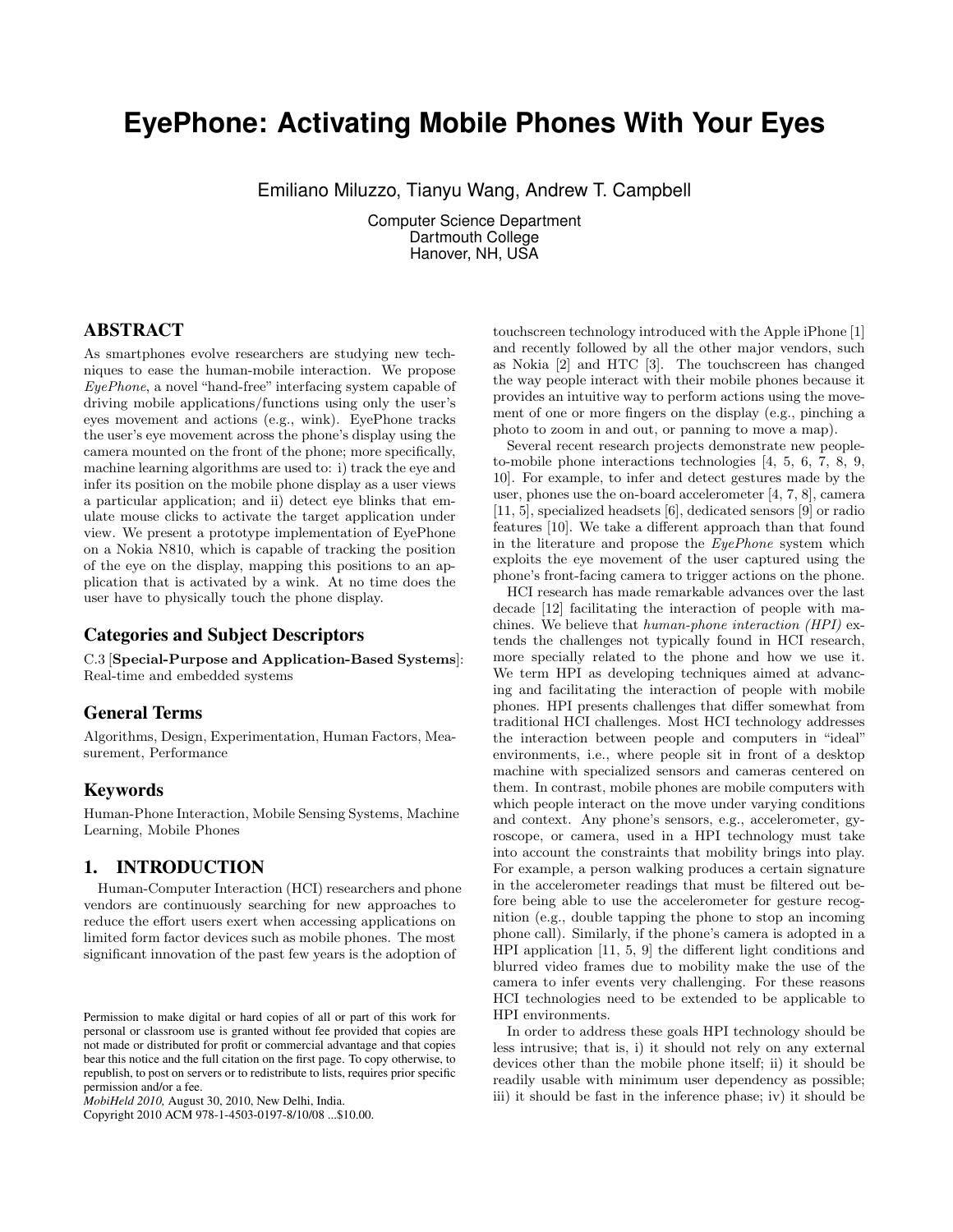lightweight in terms of computation; and v) it should preserve the phone user experience, e.g., it should not deplete the phone battery over normal operations.

We believe that HPI research advances will produce a leap forward in the way people use their mobile phones by improving people safety, e.g., HPI techniques should aim to reduce the distraction and consequently the risk of accidents if driving for example, or facilitating the use of mobile phones for impaired people (e.g., people with disabilities).

We propose EyePhone, the first system capable of tracking a user's eye and mapping its current position on the display to a function/application on the phone using the phone's front-facing camera. EyePhone allows the user to activate an application by simply "blinking at the app", emulating a mouse click. While other interfaces could be used in a hand-free manner, such as voice recognition, we focus on exploiting the eye as a driver of the HPI. We believe EyePhone technology is an important alternative to, for example, voice activation systems based on voice recognition, since the performance of a voice recognition system tends to degrade in noisy environments.

The front camera is the only requirement in EyePhone. Most of the smartphones today are equipped with a front camera and we expect that many more will be introduced in the future (e.g., Apple iPhone 4G [1]) in support of video conferencing on the phone. The EyePhone system uses machine learning techniques that after detecting the eye create a template of the open eye and use template matching for eye tracking. Correlation matching is exploited for eye wink detection [13]. We implement EyePhone on the Nokia N810 tablet and present experimental results in different settings. These initial results demonstrate that EyePhone is capable of driving the mobile phone. An EyePhone demo can be found at [15].

The paper is organized as follows. In Section 2, we discuss the challenges encountered in the development of HPI technology. Section 3 presents the design of the EyePhone system followed by its evaluation in Section 4. The future research direction are reported in Section 5. Section 6 discusses related work and Section 7 finishes with some concluding remarks.

#### 2. HUMAN-PHONE INTERACTION

Human-Phone Interaction represents an extension of the field of HCI since HPI presents new challenges that need to be addressed specifically driven by issues of mobility, the form factor of the phone, and its resource limitations (e.g., energy and computation). More specifically, the distinguishing factors of the mobile phone environment are mobility and the lack of sophisticated hardware support, i.e., specialized headsets, overhead cameras, and dedicated sensors, that are often required to realize HCI applications. In what follows, we discuss these issues.

Mobility Challenges. One of the immediate products of mobility is that a mobile phone is moved around through unpredicted context, i.e., situations and scenarios that are hard to see or predict during the design phase of a HPI application. A mobile phone is subject to uncontrolled movement, i.e., people interact with their mobile phones while stationary, on the move, etc. It is almost impossible to predict how and where people are going to use their mobile phones. A HPI application should be able to operate reliably in any encountered condition. Consider the following examples: two HPI applications, one using the accelerometer, the other relying on the phone's camera. Imagine exploiting the accelerometer to infer some simple gestures a person can perform with the phone in their hands, e.g., shake the phone to initiate a phone call, or tap the phone to reject a phone call [7]. What is challenging is being able to distinguish between the gesture itself and any other action the person might be performing. For example, if a person is running or if a user tosses their phone down on a sofa, a sudden shake of the phone could produce signatures that could be easily confused with a gesture. There are many examples where a classifier could be easily confused. In response, erroneous actions could be triggered on the phone. Similarly, if the phone's camera is used to infer a user action [5][9], it becomes important to make the inference algorithm operating on the video captured by the camera robust against lighting conditions, which can vary from place to place. In addition, video frames blur due to the phone movement. Because HPI application developers cannot assume any optimal operating conditions (i.e., users operating in some idealized manner) before detecting gestures in this example, (e.g., requiring a user to stop walking or running before initiating a phone call by a shaking movement), then the effects of mobility must be taken into account in order for the HPI application to be reliable and scalable.

Hardware Challenges. As opposed to HCI applications, any HPI implementation should not rely on any external hardware. Asking people to carry or wear additional hardware in order to use their phone [6] might reduce the penetration of the technology. Moreover, state-of-the art HCI hardware, such as glass mounted cameras, or dedicated helmets are not yet small enough to be conformably worn for long periods of time by people. Any HPI application should rely as much as possible on just the phone's on-board sensors.

Although modern smartphones are becoming more computationally capable [16], they are still limited when running complex machine learning algorithms [14]. HPI solutions should adopt lightweight machine learning techniques to run properly and energy efficiently on mobile phones.

#### 3. EYEPHONE DESIGN

One question we address in this paper is how useful is a cheap, ubiquitous sensor, such as the camera, in building HPI applications. We develop eye tracking and blink detection mechanisms based algorithms [13, 17] originally designed for desktop machines using USB cameras. We show the limitations of an off-the-shelf HCI technique [13] when used to realize a HPI application on a resource limited mobile device such as the Nokia N810. The EyePhone algorithmic design breaks down into the following pipeline phases: 1) an eye detection phase; 2) an open eye template creation phase; 3) an eye tracking phase; 4) a blink detection phase. In what follows, we discuss each of the phases in turn.

Eye Detection. By applying a motion analysis technique which operates on consecutive frames, this phase consists on finding the contour of the eyes. The eye pair is identified by the left and right eye contours. While the original algorithm [17] identifies the eye pair with almost no error when running on a desktop computer with a fixed camera (see the left image in Figure 1), we obtain errors when the algorithm is implemented on the phone due to the quality of the N810 camera compared to the one on the desktop and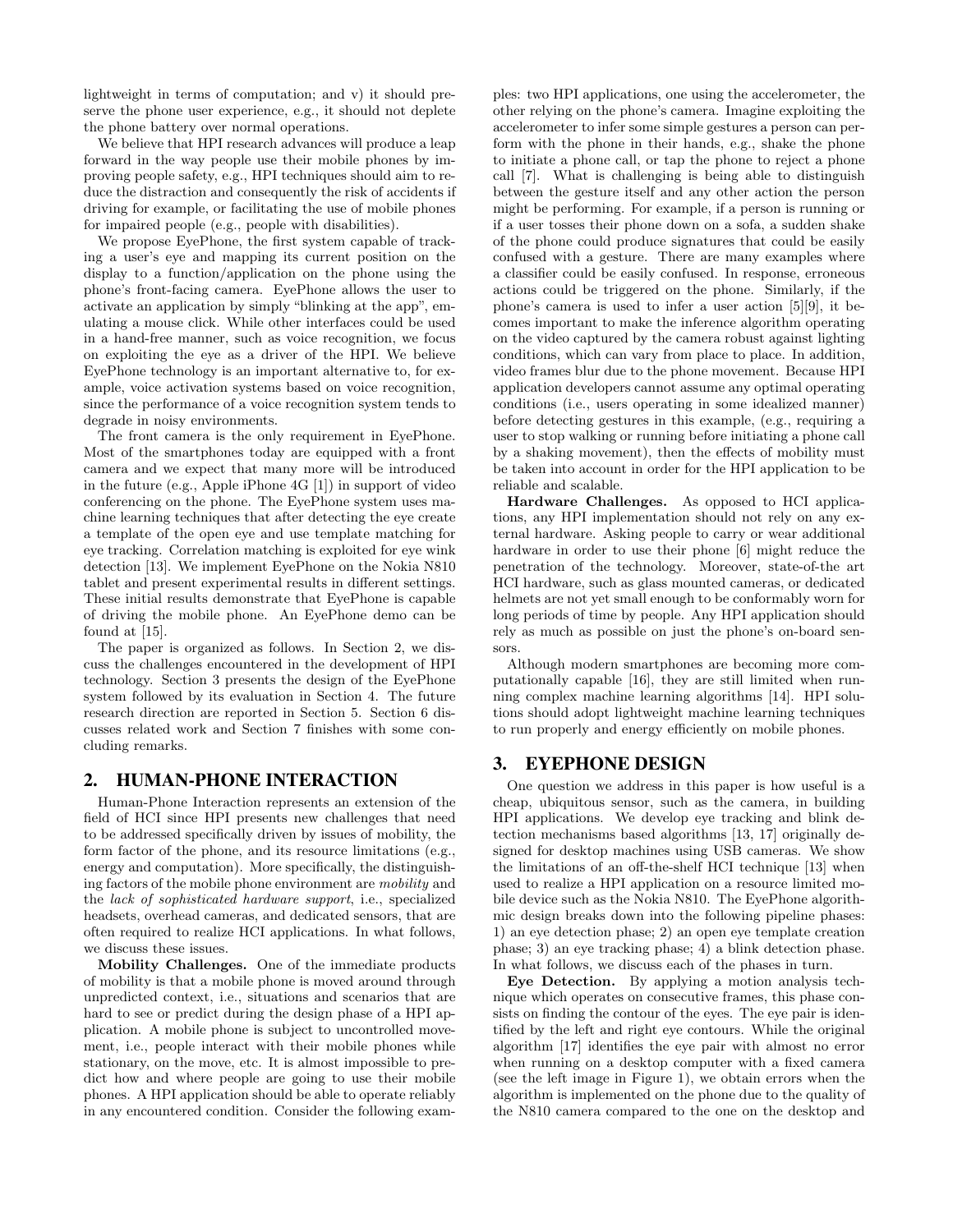

Figure 1: Left figure: example of eye contour pair returned by the original algorithm running on a desktop with a USB camera. The two white clusters identify the eye pair. Right figure: example of number of contours returned by EyePhone on the Nokia N810. The smaller dots are erroneously interpreted as eye contours.

the unavoidable movement of the phone while in a person's hand (refer to the right image in Figure 1). Based on these experimental observations, we modify the original algorithm by: i) reducing the image resolution, which according to the authors in [13] reduces the eye detection error rate, and ii) adding two more criteria to the original heuristics that filter out the false eye contours. In particular, we filter out all the contours for which their width and height in pixels are such that  $width_{min} \leq width \leq width_{max}$  and  $height_{min} \leq$ height  $\leq$  height<sub>max</sub>. The width<sub>min</sub>, width<sub>max</sub>, height<sub>min</sub>, and  $height_{max}$  thresholds, which identify the possible sizes for a true eye contour, are determined under various experimental conditions (e.g., bright, dark, moving, not moving) and with different people. This design approach boosts the eye tracking accuracy considerably, as discussed in Section 4.

Open Eye Template Creation. While the authors in [13] adopt an online open eye template creation by extracting the template every time the eye pair is lost (this could happen because of lighting condition changes or movement in the case of a mobile device), EyePhone does not rely on the same strategy. The reduced computation speed compared to a desktop machine and the restricted battery requirements imposed by the N810 dictate a different approach. EyePhone creates a template of a user's open eye once at the beginning when a person uses the system for the first time using the eye detection algorithm described above<sup>1</sup>. The template is saved in the persistent memory of the device and fetched when EyePhone is invoked. By taking this simple approach, we drastically reduce the runtime inference delay of EyePhone, the application memory footprint, and the battery drain. The downside of this off-line template creation approach is that a template created in certain lighting conditions might not be perfectly suitable for other environments. We intend to address this problem as part of our future work.

In the current implementation the system is trained individually, i.e., the eye template is created by each user when the application is used for the first time. In the future, we will investigate eye template training by relying on pre-collected data from multiple individuals. With this supervised learning approach users can readily use EyePhone without going through the initial eye template creation phase.

Eye Tracking. The eye tracking algorithm is based on











(g) bottom left (h) bottom center (i) bottom right

Figure 2: Eye capture using the Nokia N810 front camera running the EyePhone system. The inner white box surrounding the right eye is used to discriminate the nine positions of the eye on the phone's display. The outer box encloses the template matching region.

template matching. The template matching function calculates a correlation score between the open eye template, created the first time the application is used, and a search window. In order to reduce the computation time of the template matching function and save resources, the search window is limited to a region which is twice the size of a box enclosing the eye. These regions are shown in Figure 2, where the outer box around the left eye encloses the region where the correlation score is calculated. The correlation coefficient we rely on, which is often used in template matching problems, is the normalized correlation coefficient defined in [18]. This coefficient ranges between -1 and 1. From our experiments this coefficient guarantees better performance than the one used in [13]. If the normalized correlation coefficient equals 0.4 we conclude that there is an eye in the search window. This threshold has been verified accurate by means of multiple experiments under different conditions (e.g., bright, dark, moving, not moving).

Blink Detection. To detect blinks we apply a thresholding technique for the normalized correlation coefficient returned by the template matching function as suggested in [13]. However, our algorithm differs from the one proposed in [13]. In [13] the authors introduce a single threshold  $T$ and the eye is deemed to be open if the correlation score is greater than T, and closed vice versa. In the EyePhone system, we have two situations to deal with: the quality of the camera is not the same as a good USB camera, and the phone's camera is generally closer to the person's face than is the case of using a desktop and USB camera. Because of this latter situation the camera can pick up iris movements, i.e., the interior of the eye, due to eyeball rotation. In particular, when the iris is turned towards the corner of the eye, upwards or downwards, a blink is inferred even if the eye remains open. This occurs because in this case the majority of the eye ball surface turns white which is confused with the color of the skin. We derive four thresholds:  $T_1^{min} =$ 0.64,  $T_1^{max} = 0.75$ ,  $T_2^{min} = -0.53$ , and  $T_2^{max} = -0.45$ . These

<sup>&</sup>lt;sup>1</sup>The eye template is created by putting the phone at a distance of about 20 cm from the eyes.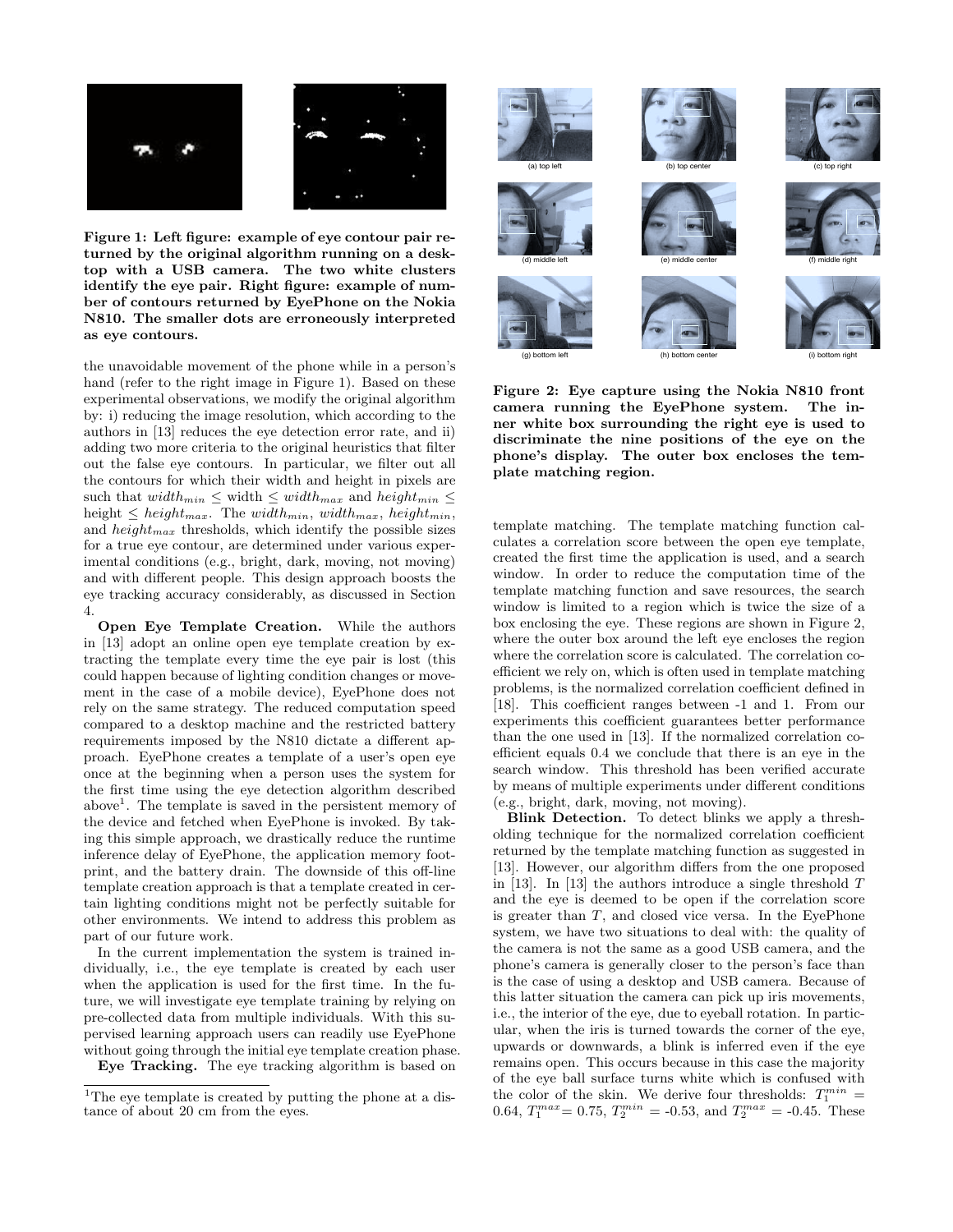Table 1: EyePhone average eye tracking accuracy for different positions of the eye in different lighting and movement conditions and blink detection average accuracy. Legend:  $DS = eye$  tracking accuracy measured in daylight exposure and being steady; AS  $=$  eye tracking accuracy measured in artificial light exposure and being steady;  $DM = eye$  tracking accuracy measured in daylight exposure and walking;  $BD =$  blink detection accuracy in daylight exposure.

| Eye position  | DS     | AS     | DM     | BD     |
|---------------|--------|--------|--------|--------|
| Top left      | 76.73% | 74.50% | 82.81% | 84.14% |
| Top center    | 79.74% | 97.78% | 79.16% | 78.47% |
| Top right     | 80.35% | 95.06% | $60\%$ | 82.17% |
| Middle left   | 98.46% | 97.19% | 70.99% | 74.72% |
| Middle center | 99.31% | 84.09% | 76.52% | 79.55% |
| Middle right  | 99.42% | 75.79% | 65.15% | 80.1%  |
| Bottom left   | 98.36% | 93.22% | 78.83% | 74.53% |
| Bottom center | 90.76% | 71.46% | 85.26% | 67.41% |
| Bottom right  | 84.91% | 93.56% | 78.25% | 72.89% |

thresholds are determined experimentally and again under different experimental conditions as discussed previously. If we indicate with  $c_{min}$  and  $c_{max}$ , respectively, the minimum and maximum normalized correlation coefficient values returned by the template matching function, the eye is inferred to be closed if  $T_1^{min} \leq c_{max} \leq T_1^{max}$  and  $T_2^{min} \leq c_{min} \leq$  $T_2^{max}$ . It is inferred to be open otherwise. The results of the blink detection algorithm are discussed in Section 4.

#### 4. EVALUATION

In this section, we discuss initial results from the evaluation of the EyePhone prototype. We implement EyePhone on the Nokia N810 [19]. The N810 is equipped with a 400 MHz processor and 128 MB of RAM<sup>2</sup>. The N810 operating system is Maemo 4.1, a Unix based platform on which we can install both the C OpenCV (Open Source Computer Vision) library [20] and our EyePhone algorithms which are cross compiled on the Maemo scratchbox. To intercept the video frames from the camera we rely on GStreamer [21], the main multimedia framework on Maemo platforms. In what follows, we first present results relating to average accuracy for eye tracking and blink detection for different lighting and user movement conditions to show the performance of Eye-Phone under different experimental conditions. We also report system measurements, such as CPU and memory usage, battery consumption and computation time when running EyePhone on the N810. All experiments are repeated five times and average results are shown.

Daylight Exposure Analysis for a Stationary Subject. The first experiment shows the performance of Eye-Phone when the person is exposed to bright daylight, i.e., in a bright environment, and the person is stationary. The eye tracking results are shown in Figure 2. The inner white box in each picture, which is a frame taken from the front camera when the person is looking at the N810 display while hold-



Figure 3: Eye tracking accuracy for the middlecenter position as a function of different distances between the N810 and the eyes when the person is steady and walking.

ing the device in their hand, represents the eye position on the phone display. It is evident that nine different positions for the eye are identified. These nine positions of the eye can be mapped to nine different functions and applications as shown in Figure 4. Once the eye locks onto a position (i.e., the person is looking at one of the nine buttons on the display), a blink, acting as a mouse click, launches the application corresponding to the button. The accuracy of the eye tracking and blink detection algorithms are reported in Table 1. The results show we obtain good tracking accuracy of the user's eye. However, the blink detection algorithms accuracy oscillates between ∼67 and 84%. We are studying further improvements in the blink detection as part of future work.

Artificial Light Exposure for a Stationary Subject. In this experiment, the person is again not moving but in an artificially lit environment (i.e., a room with very low daylight penetration from the windows). We want to verify if different lighting conditions impact the system's performance. The results, shown in Table 1, are comparable to the daylight scenario in a number of cases. However, the accuracy drops. Given the poorer lighting conditions, the eye tracking algorithm fails to locate the eyes with higher frequency.

Daylight Exposure for Person Walking. We carried out an experiment where a person walks outdoors in a bright environment to quantify the impact of the phone's natural movement; that is, shaking of the phone in the hand induced by the person's gait. We anticipate a drop in the accuracy of the eye tracking algorithm because of the phone movement. This is confirmed by the results shown in Table 1, column 4. Further research is required to make the eye tracking algorithm more robust when a person is using the system on the move.

Impact of Distance Between Eye and Tablet. Since in the current implementation the open eye template is created once at a fixed distance, we evaluate the eye tracking performance when the distance between the eye and the tablet is varied while using EyePhone. We carry out the measurements for the middle-center position in the display (similar results are obtained for the remaining eight positions) when the person is steady and walking. The results

<sup>2</sup>The reason we use the N810 instead of the Nokia N900 smartphone is because we obtain better quality video frames from the front camera. However, with its 600 MHz processor and up to 1 GB of application memory the N900 presents a more powerful hardware than the N810. Hence, we expect better performance (computation and inference delay) when running EyePhone on the N900. This is part of our on-going work.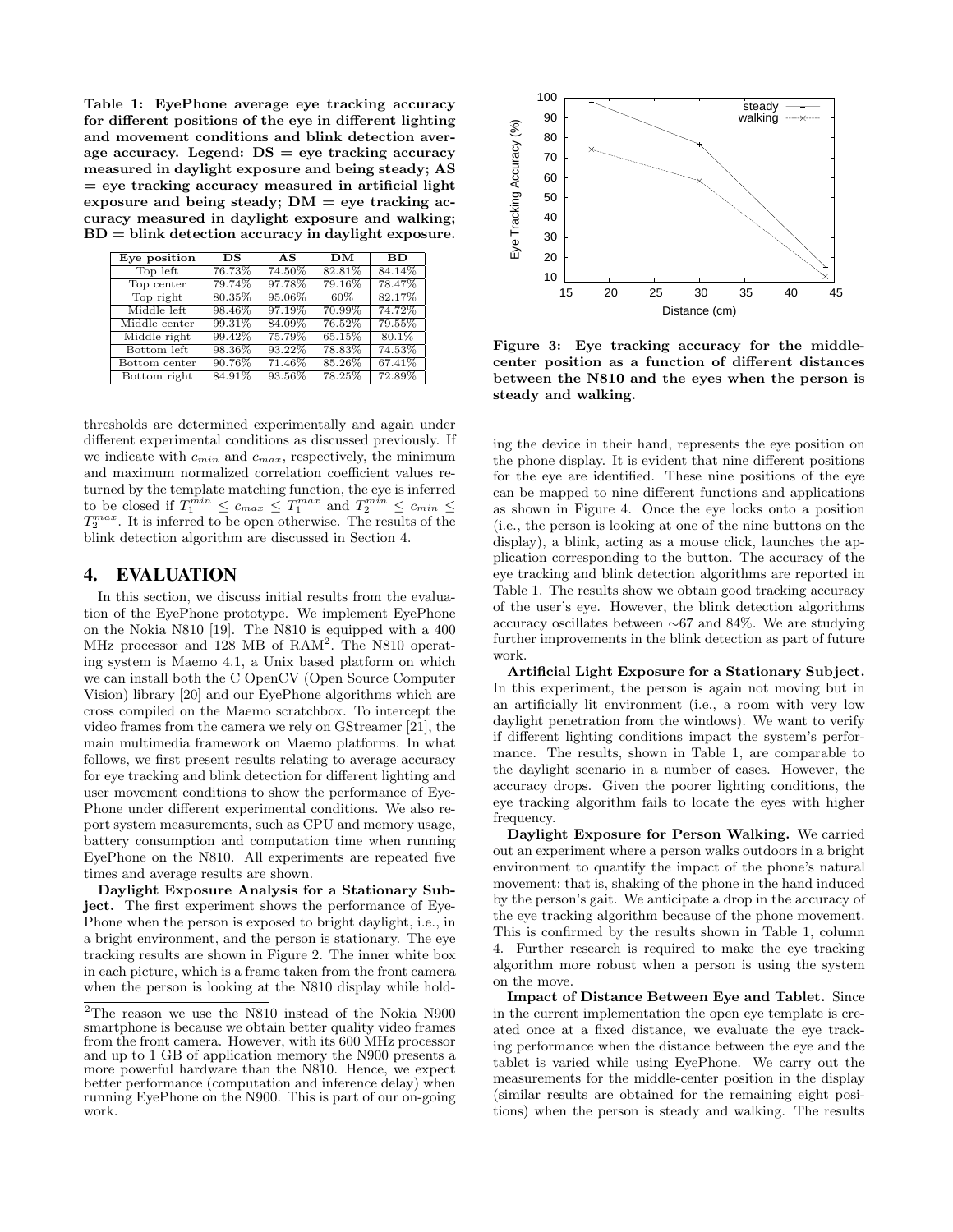Table 2: Average CPU usage, RAM usage, and computation time for one video frame. The front camera supports up to 15 frames per second. The last column reports the percentage of used battery by EyePhone after a three hour run of the system.

|                  |                 | CPU   RAM   Computation time   Battery used after 3h |
|------------------|-----------------|------------------------------------------------------|
| $65.4\%$ 56.51\% | $\sim 100$ msec | -40%                                                 |

are shown in Figure 3. As expected, the accuracy degrades for distances larger than 18-20 cm (which is the distance between the eye and the N810 we currently use during the eye template training phase). The accuracy drop becomes severe when the distance is made larger (e.g., ∼45 cm). These results indicate that research is needed in order to design eye template training techniques which are robust against distance variations between the eyes and the phone.

System Measurements. In Table 2 we report the average CPU usage, RAM usage, battery consumption, and computation time of the EyePhone system when processing one video frame – the N810 camera is able to produce up to 15 frames per second. EyePhone is quite lightweight in terms of CPU and RAM needs. The computation takes 100 msec/frame, which is the delay between two consecutive inference results. In addition, the EyePhone runs only when the eye pair is detected implying that the phone resources are used only when a person is looking at the phone's display and remain free otherwise. The battery drain of the N810 when running the EyePhone continuously for three hours is shown in the 4th column of Table 2. Although this is not a realistic use case, since a person does not usually continuously interact with their phone for three continuous hours, the result indicates that the EyePhone algorithms need to be further optimized to extend the battery life as much as possible.

# 4.1 Applications

EyeMenu. An example of an EyePhone application is EyeMenu as shown in Figure 4. EyeMenu is a way to shortcut the access to some of the phone's functions. The set of applications in the menu can be customized by the user. The idea is the following: the position of a person's eye is mapped to one of the nine buttons. A button is highlighted when EyePhone detects the eye in the position mapped to the button. If a user blinks their eye, the application associated with the button is lunched. Driving the mobile phone user interface with the eyes can be used as a way to facilitate the interaction with mobile phones or in support of people with disabilities.

Car Driver Safety. EyePhone could also be used to detect drivers drowsiness and distraction in cars. While car manufactures are developing technology to improve drivers safety by detecting drowsiness and distraction using dedicated sensors and cameras [22], EyePhone could be readily usable for the same purpose even on low-end cars by just clipping the phone on the car dashboard.

# 5. FUTURE WORK

We are currently working on improving the creation of the open eye template and the filtering algorithm for wrong eye contours. The open eye template quality affects the accuracy of the eye tracking and blink detection algorithms. In



Figure 4: EyeMenu on the Nokia N900. While looking the display, a button is highlighted if it matches the eye position on the display. The highlighted button is ready to be "clicked" with a blink of the eye. In this example, the user is looking at the SMS button and the SMS keypad is launched by blinking the eye.

particular, variations of lighting conditions or movement of the phone in a person's hand might make the one-time template inaccurate by not matching the current conditions of the user. A template created in a bright environment might work poorly to match the eye in a darker setting. Similarly, an eye template created when the person is stationary does not match the eye when the person is walking. We observe the implications of the one-time template strategy in the results presented in Section 4. It is important to modify the template generation policy in order for the system to be able to either evolve the template according to the encountered contexts if the template is generated in a context different from the current one, or, create new templates on the fly for each of the encountered settings (e.g., bright, dark, moving, etc.). In both cases the template routine should be fast to compute and minimize the resources used.

A second important issue that we are working on is a filtering algorithm that minimizes false positives, (i.e., false eye contours). One way to solve this problem is by using a learning approach instead of a fixed thresholding policy. With a learning strategy the system could adapt the filter over time according to the context it operates in. For example, a semisupervised learning approach could be adopted, having the system evolve by itself according to a re-calibration process every time a completely new environment is encountered. In order to be sure the filter is evolving in the right direction the user could be brought into the loop by asking if the result of the inference is correct. If so, the new filter parameters are accepted, otherwise, discarded. Clearly, proper and effective user involvement policies are required, so prompting is not annoying to the user.

#### 6. RELATED WORK

There are a number of developments in HCI related to mobile phones over the last several years [4, 5, 23, 6, 7, 8, 9, 10]. Some of this work exploits accelerometers on the phone in order to infer gestures. The PhonePoint Pen project [4] is the first example of a phone being transformed into a pen to write in the air in order to quickly take small notes